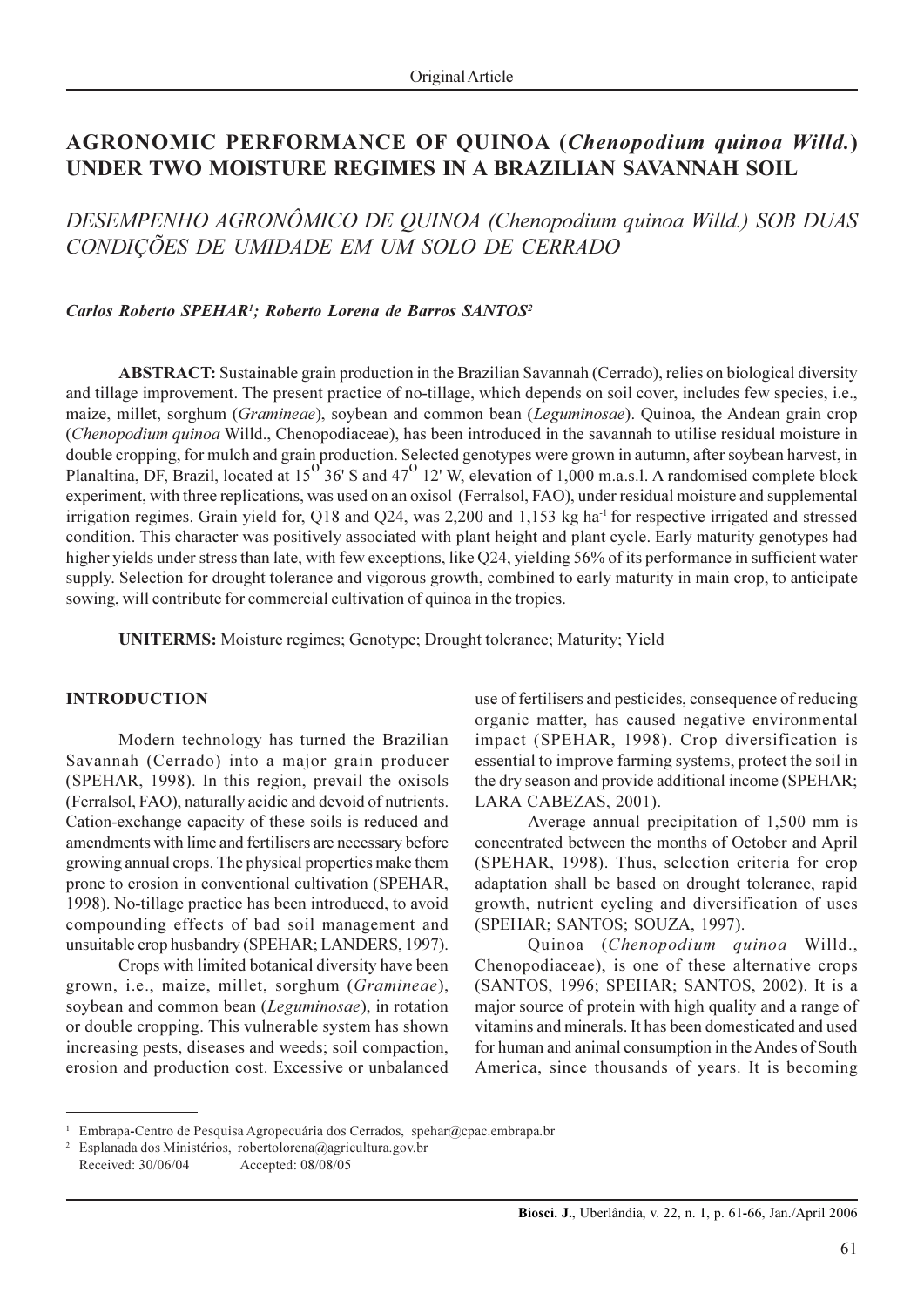important in other parts of the world, as a component of production systems (RIVERO, 1994; SPEHAR, 2002).

Quinoa can be cultivated under high evapotranspiration conditions and low soil moisture; tolerance to drought has been attributed to deep root system and the presence of calcium oxalate vesicles in the leaves (CARBONE RISI, 1986; SANTOS, 1996). The presence of this hygroscopic salt, prevents moisture loss by the leaves, in addition to thick walled epidermic cells; above them there is a layer of thin cells that also contribute to save moisture (GANDARILLAS, 1976).

The root system shows a considerable rate of secondary formation and the length of tap root reaches 90% of stem length (LESCANO, 1981). In the savannah soils, the roots seemed to penetrate the compact layer found at a 30 cm depth, as a result of intensive cultivation (SANTOS 1996).

Quinoa is sensitive to day length and classified as short day plant, although originated at low latitude. It is also sensitive to temperature and the plant cycle results from the conjugation of these two factors. Varietal response has been detected at flowering and maturity under different temperature and day length regimes (BERTERO, 2001), although the onset of flowering in the savannah did not vary between early and late maturity types (SANTOS, 1996).

The crop is adapted to average low temperatures prevailing in the Andes; evapotranspiration is reduced under that environment, although compensated by the low air density. In the savannah condition, it increases sharply at the end of rainy season and during the winter (dry season). Experimental results in the savannah, with locally selected genotypes, indicate its growth potential (SPEHAR; SOUZA, 1993). High grain yields have been obtained in Brazil and other countries (CARBONE RISI, 1986; SPEHAR; SANTOS, 2002; WAHLI, 1990) illustrate the opportunity to enhance quinoa for commercial production.

The aim of this experimentation has been to assess the effect of two moisture regimes on agronomic performance of quinoa genotypes, in savannah autumn (double crop) sowing.

## **MATERIAL AND METHODS**

Twelve quinoa breeding lines, selected in the Brazilian Savannah (SANTOS, 1996; SPEHAR; SOUZA, 1993) were tested under two moisture regimes. They were selected from a bulk originated from hybrids among the varieties Amarilla de Marangani, Blanca de Junín, Chewecca, Faro-4, Improved Baer, Kancolla, Real and Salares-Roja, of Bolivian, Chilean and Peruvian source (CARBONE RISI, 1986).

The experiments were conducted in the Savannah National Research Centre station (Embrapa Cerrados), Planaltina, DF, Brazil, on a Dark Red Latosol, oxisol soil type (Typic Haplustox, fine, kaolinitic, isohyperthermic, USDA; Ferralsol, FAO). The experimental area is located at the latitude of  $15^{\circ} 35'30''$  S, longitude of  $47^{\circ} 42'30''$ , altitude of 1,000 m.a.s.l. Sowing was in March 30, 1994, at the end of the rainy season.

Soil physical and chemical characteristics of experimental field are: sand 340 g  $kg^{-1}$ , silt 190 g  $kg^{-1}$  and clay 460 g kg<sup>-1</sup>, organic matter 2.8 g kg<sup>-1</sup>; pH (H<sub>2</sub>0) 5.8, Al 0.01 cmol kg<sup>-1</sup>, Ca+Mg 3.6 cmol kg<sup>-1</sup>, P 8.9 mg kg<sup>-1</sup> and K  $0.23$  cmol kg<sup>-1</sup>. Lime and fertilisers were applied to reach these pH, Al, Ca+Mg, P and K values. The area was cultivated during four years with soybeans, prior to this experiment.

A maintenance fertilisation of 60 kg ha<sup>-1</sup> N, 46 kg ha<sup>-1</sup> P and 60 kg ha<sup>-1</sup> K was used. Nitrogen, at the rate of 60 kg ha<sup>-1</sup>, was divided into two applications: furrow, at sowing and band, at 35 days after emergence. Average temperature was recorded during the months of April, May and June.

The experiments were conducted on a randomised complete blocks design, with three replications, for each of the two moisture regimes. Each plot consisted of 14 rows, equally spaced by 0.20m, 3.0 m long. Ten central rows, discarding 0.25m at the extremes, consisted the harvest area.

The irrigated experiment was monitored with tensiometers, to maintain the water tension in the soil between 30 and 60 cBar, at 30 cm depth. The irrigation was done with self-propelled sprinkling to supply 20 mm water/h. Water supply stopped at filled grain phase, 20 days before physiological maturity of late cultivars. This experiment received a total of 371.4 mm water, including rain, distributed in 127.3, 115.2 and 128.9 for the months of April, May and June. The non-irrigated experiment had 122.5 mm rain, distributed in April (87.3) and May  $(35.2).$ 

During the conduction of experiments, data were collected on: days to flower differentiation, days to maturity (when plants reach physiological maturity, i.e., filled grains and panicles changing colour), plant height, length and diameter of inflorescence and grain yield.

The data were statistically analysed per individual observation. Relative values for grain yield and plant height (irrigated/nonirrigated\*100) were obtained as a reference to drought tolerance. Correlation coefficients were calculated for the characters, in irrigated and non-irrigated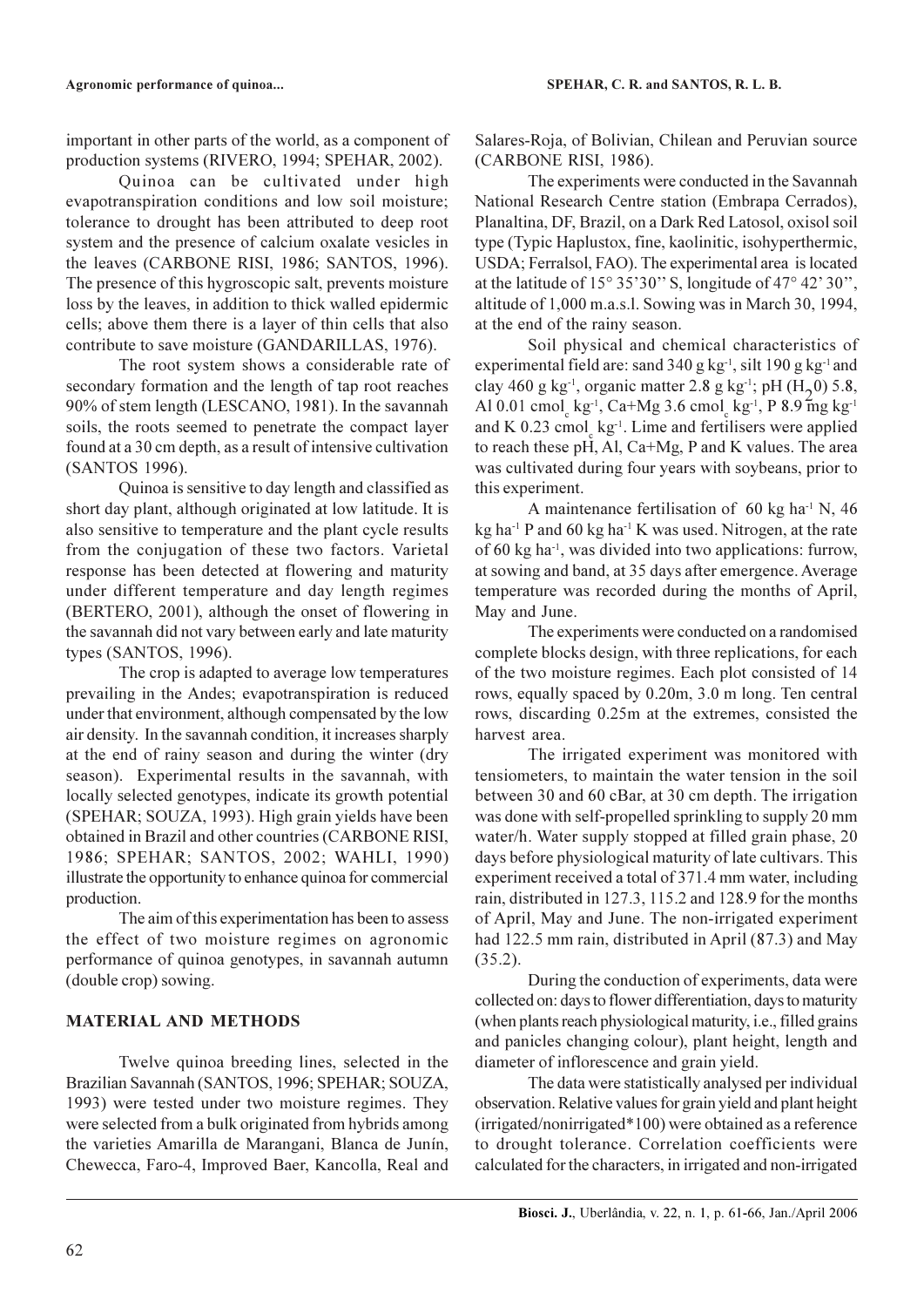experiments, to assess their relationship under presence and absence of moisture stress.

## **RESULTS AND DISCUSSION**

The recorded average low temperature in April was 18.0°C; in May and June, period of plant development, it was 16,2°C and 13.7°C, respectively. All genotypes had the beginning of flower differentiation between 19 to 23 days after emergence. This narrow range for blooming was observed among genotypes in summer and winter sowing in the savannah. It can be explained by higher temperatures than in the Andean region or long days in temperate zone (CARBONE RISI, 1986; JACOBSEN; HILL; STOLEN, 1996; SANTOS, 1996).

Plant cycle varied between 85 to 115 days and 80 to 90 days for irrigated and non-irrigated experiments and early and late maturity genotypes, respectively. The anticipation of maturity in non-irrigated experiment was caused by exposure of plants to drought. Late maturity genotypes reduced their cycle by up to 25%, whereas the early maturity did not show much variation.

The most productive genotypes, under suitable water supply, are the late maturity ones (Table 1). This confirms previous work in different sowing dates where these genotypes had also higher plants (SANTOS, 1996). This association is expressed by the correlation analysis (Table 2). The moisture stress, however, contributed to level off differences among these genotypes and correlation among plant height and yield was not statistically significant.

Table 1. Grain yield (GY, kg ha<sup>-1</sup>), plant height (PH, cm), for irrigated and non-irrigated experiments, with respective relative values (RV). Planaltina, DF, 1994.

| Irrigated      |           | Non-Irrigated     |                    | RV(%)     |     |    |
|----------------|-----------|-------------------|--------------------|-----------|-----|----|
| Access         | GY        | PH                | GY                 | PH        | GY  | PH |
| Q18            | 2200 a    | 128 a             | 819<br>ab          | 67 a      | 37  | 52 |
| Q24            | 2074 ab   | 98<br>cd          | 1153 a             | 67 a      | 56  | 68 |
| Q <sub>1</sub> | 1974 ab   | 108<br>bc         | 369<br>b           | 57 abc    | 19  | 53 |
| Q10            | 1564 abc  | $122$ ab          | 852 ab             | 68 a      | 54  | 56 |
| Q20            | 1465 abcd | def<br>87         | 758 ab             | 65<br>ab  | 52  | 75 |
| Q13            | 1421 abcd | $\mathbf f$<br>77 | 1028 ab            | 57 abc    | 72  | 74 |
| Q26            | 1397 abcd | 78<br>ef          | 609<br>ab          | 47<br>abc | 44  | 60 |
| Q11            | 1321 bcd  | 80<br>ef          | 511<br>ab          | 47<br>abc | 39  | 59 |
| Q <sub>8</sub> | 1306 bcd  | 110 bc            | 331<br>$\mathbf b$ | 67 a      | 25  | 61 |
| Q25            | 1289 bcd  | 95<br>cde         | 560 ab             | 44 bc     | 43  | 46 |
| Q12            | 997<br>cd | 80<br>ef          | 516 ab             | 40c       | 52  | 50 |
| Q23            | 741<br>d  | $\mathbf f$<br>70 | 827<br>ab          | $43$ bc   | 111 | 61 |
| Mean           | 1479      | 95                | 655                | 57        | 44  | 60 |
| CV(%)          | 18,7      | 6,2               | 10,3               | 19,0      |     |    |

<sup>1</sup>means followed by the same letter do not differ at 5% probability by the Tukey test

On the average, reduction in yield was related to low plant height, as shown by the high correlation coefficient  $(0.73)$ . There were, however, exceptions like Q24, late maturity access, with relative yield of 56 %, whereas Q1 of the same group had a value of 19%. The higher relative yields in short cycle O23 can be explained by their escape of stress at the grain filling phase.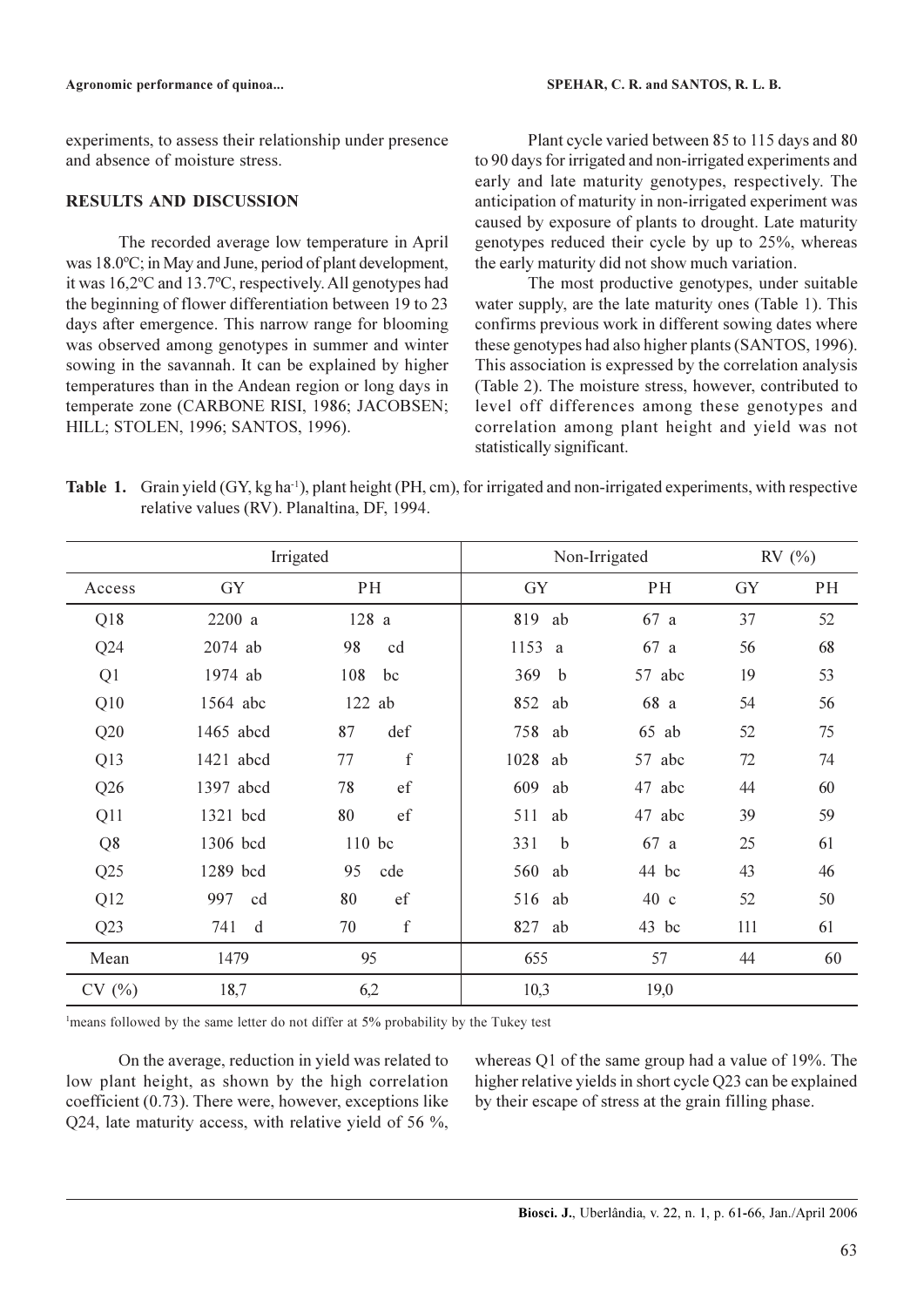| PH                   | IL      | ID      | GY      |         |  |  |  |  |
|----------------------|---------|---------|---------|---------|--|--|--|--|
| <b>IRRIGATED</b>     |         |         |         |         |  |  |  |  |
| M                    | $0.65*$ | 0.09    | $0.51*$ | $0.51*$ |  |  |  |  |
| PH                   |         | $0.47*$ | $0.74*$ | $0.61*$ |  |  |  |  |
| IL                   |         |         | $0.56*$ | $0.66*$ |  |  |  |  |
| ID                   |         |         |         | $0.65*$ |  |  |  |  |
| <b>NON-IRRIGATED</b> |         |         |         |         |  |  |  |  |
| M                    |         |         |         |         |  |  |  |  |
| PH                   |         | $0.50*$ | $0.60*$ | 0.31    |  |  |  |  |
| IL                   |         |         | $0.45*$ | $0.56*$ |  |  |  |  |
| ID                   |         |         |         | 0.32    |  |  |  |  |

Table 2. Correlation coefficient for plant height (PH), inflorescence length (IL), inflorescence diameter (ID) and grain Yield (GY), of irrigated and non-irrigated experiments.

\* \* Significant at 5% probability.

Plant cycle had an expected significant correlation with plant height (SANTOS, 1996). Inflorescence length was not correlated with plant cycle. This is interpreted that yield in late maturity genotypes is not a function of high inflorescence/stem ratio. This is confirmed by the low correlation coefficients between inflorescence and stem length. Plant cycle and inflorescence diameter were, however, positively correlated. This can be interpreted as late plants are tall and have high fruit density in secondary axes; during their development the axes curve down by the weight of fruits (aquene, type). The present data support the assumption that, under savannah cultivation, inflorescence diameter is more affected by the fruit weight than its type (SANTOS, 1996).

Inflorescence type (varying from glomerulate to amaranthiform) can be used independently to select for grain yield. It is an intrinsic character of genotypes, whereas length and diameter are directly affected by environmental factors such as soil fertility and drought stress.

The high correlation between inflorescence length and diameter shows it is directly related to plant development and this to grain yield. The positive association between plant height and inflorescence length illustrate the possibility of selecting high yielding genotypes adapted to combine harvest.

In non-irrigated experiment there was a positive relationship between plant height and inflorescence length and diameter; no correlation was found between plant height and grain yield and this was probably due to effect of drought stress reducing differences.

Under moisture stress condition, yields were reduced and there was no correlation with inflorescence diameter, similarly to what was found by ESPINDOLA e GANDARILLAS (1986).

There was no effect of inflorescence/stem rate on grain yield. This trait, however, can be used in selecting short, high yielding plants.

The non-irrigated experiment received 107 mm precipitation during the first 18 days, when plants emerged and grew normally. The first drought stress, between the 19th and 45th day caused reduction in the differences among genotypes, without causing death of plants. The beginning of flower differentiation, between the 19th and 23rd day after emergence, was not affected because residual moisture in the soil was sufficient. Thus, up to flowering the differences among genotypes were not significant and plants were comparable to the irrigated experiment. The non-irrigated plants received only 35 mm precipitation between flowering and physiological maturity.

The satisfactory performance of early maturity Q13, in both environments, indicate that for growing quinoa in double cropping system, after soybean or maize, selection shall be concentrated in vigorous growth in short cycle genotypes. Selection for lateness has resulted in more productive genotypes, like Q18, in absence of moisture stress, confirming results obtained in the Andes and high latitude regions (ESPINDOLA e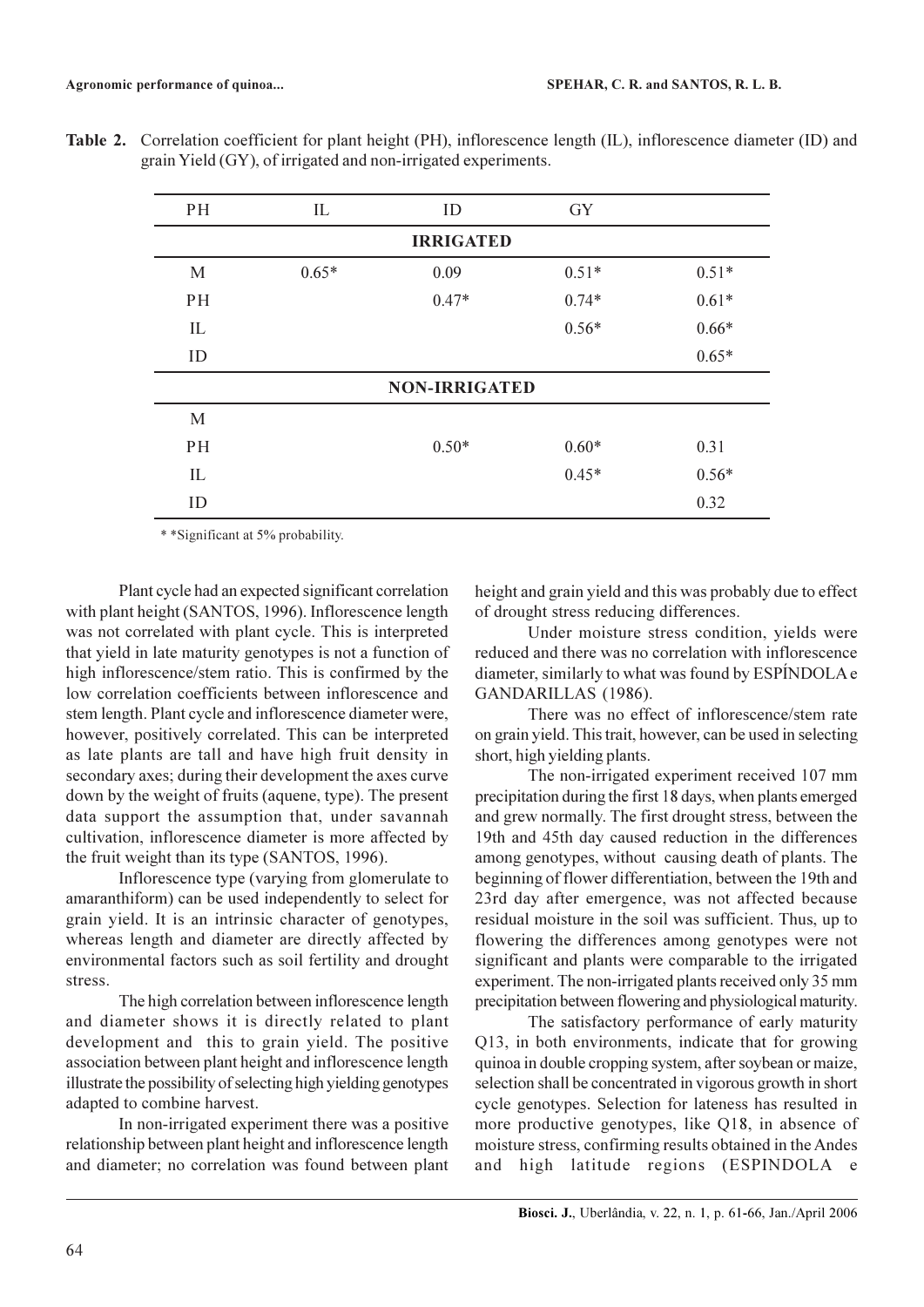GANDARILLAS, 1986; JACOBSEN; HILL; STOLEN, 1996; OCHOA; ALBORNOZ; PERALTA, 1988; SANTOS, 1996). It was, however sensitive to drought, vielding only 37% under stress.

Selection of high-yielding, early-maturity plant cycle of main crops, like soybeans and maize, shall be carried out. This allows early autumn sowing for better utilisation of residual moisture by late maturity quinoa genotypes. The presence of genotypes more tolerant to moisture stress suggest that selection should be practised on a broad base germplasm to increase the probability of quinoa cultivation using the residual moisture at the end or rainy season. It is, however necessary to properly manage the weeds to assure the success of quinoa in double cropping (SANTOS; SPEHAR.; VIVALDI,  $2003$ ).

#### **CONCLUSIONS**

Differences in days to maturity and grain yield tend to disappear among moisture-stressed quinoa genotypes, although they are present in plant height.

Selection for early maturity and vigorous growth shall contribute to achieve growth and yield before plants are exposed to severe stress at the end of rainy season.

#### **ACKNOWLEDGEMENTS**

To Empresa Brasileira de Pesquisa Agropecuária, Conselho Nacional de Desenvolvimento Científico e Tecnológico and Universidade de Brasília, for technical and financial support.

RESUMO: A produção sustentável de grãos no Cerrado deve basear-se na diversidade biológica e no aperfeiçoamento de cultivo. A prática atual de plantio direto na palha, dependente de cobertura do solo, inclui poucas espécies, como milho, milheto e sorgo (Gramineae), soja e feijão (Leguminosae). A quinoa, cultivo andino, (Chenopodium quinoa Willd., Chenopodiaceae), tem sido introduzida para utilizar a umidade residual em sucessão, gerando palha para proteger o solo e produção de grãos. Genótipos selecionados foram semeados no outono, após o<br>cultivo da soja, em Planaltina, DF, Brasil, situada a 15<sup>o</sup> 36' S e 47<sup>o</sup> 12' W, a uma elevação de 1.000 m.s.n desenho experimental utilizado foi de blocos ao acaso, com três repetições, em um latossolo (Ferralsol, FAO), sob condições de irrigação suplementar e umidade residual. O rendimento foi de 2.200 e 1.153 kg ha<sup>-1</sup>, para Q18 e Q24, nas respectivas condições de cultivo. Essa característica foi positivamente associada com altura de plantas e o ciclo. Genótipos precoces mostraram valores mais elevados sob estresse do que os tardios, exceto alguns como Q24, com 56% do seu desempenho quando água não foi limitante. A adaptação do cultivo de quinoa aos trópicos deve concentrarse em tolerância à seca e crescimento vigoroso, combinada com a redução de ciclo nos cultivares da espécie principal, para antecipar a semeadura.

UNITERMOS: Genótipo; Regime de umidade; Tolerância à seca; Maturação; Rendimento.

## **REFERENCES**

BERTERO, D. H. Effects of photoperiod, temperature and radiation, on the rate of leaf appearance in quinoa (Chenopodium quinoa Willd.) under field conditions. Annals of Botany, Oxford, v. 87, p. 495-502. 2001.

CARBONE RISI, J. J. M. Adaptation of the Andean grain crop quinoa for cultivation in Britain. 1986. 338 f. Tese de Dissertação (Doutorado em Genética e Melhoramento de Plantas) Cambridge: University of Cambridge.

ESPÍNDOLA, G.; GANDARILLAS, H. Estúdio de caracteres correlacionados y sus efectos sobre el rendimiento en quinua. In GANDARILLAS, H. (Ed.) Estructura anatómica de los órganos de la planta de quinua/Estúdio de caracteres correlacionados y sus efectos sobre el rendimiento en quinua/Hibridaciones entre espécies de la subsección cellulata del género *Chenopodium*. Ministerio de Asuntos Campesinos y Agropecuarios/Instituto Boliviano de Tecnologia Agropecuaria/Centro Internacional de Investigaciones para el Desarollo. La Paz, Bolívia. 1986. p. 19-22.

GANDARILLAS, H. Genética y origen de la quinua (Chenopodium quinoa). Boletín de Genética del Instituto de Fitotecnia, Castelar, v. 9, p. 3-14. 1976.